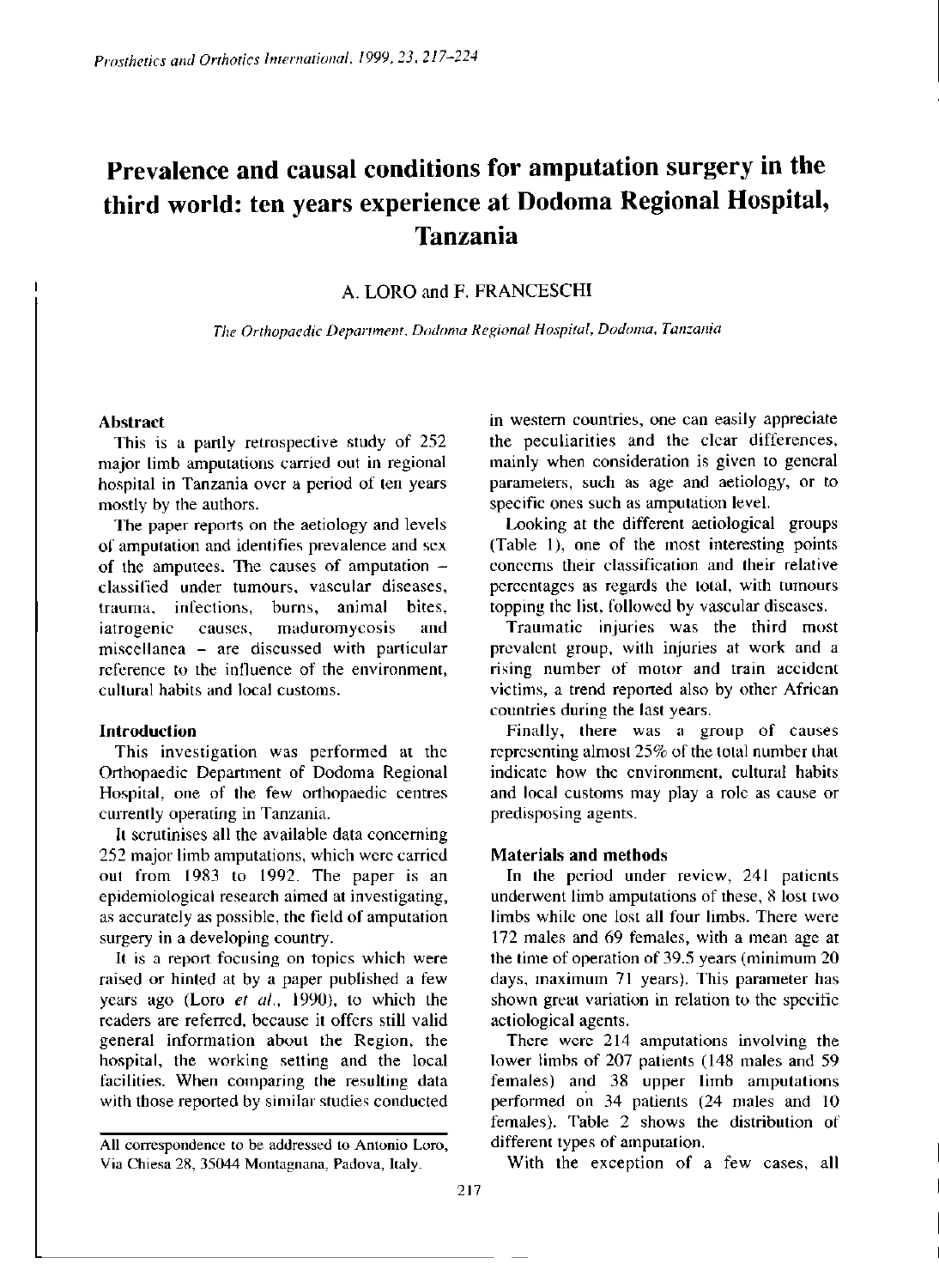



amputations were performed by either author, according to standardised pre-operative and post-operative protocols. Pre-operatively, only





TR: trans-radial

simple laboratory investigations, such as complete blood cell count, blood sugar and routine urinalysis were requested. Plain radiographs of the affected part were taken only if the investigation was judged clinically justifiable by the surgeon. When needed, specimens for histological examination were sent abroad, mainly to the Department of Surgical Pathology at the Mayo Clinic in Rochester, Minnesota, and, less frequently, to the Pathology Department of the University of Verona, Italy.

Before discharge, patients were informed about the rehabilitation programme available at the hospital, including the range of orthopaedic devices which could be provided.

# **Indications for amputation**

## *Tumours*

Tumours in general, were directly involved in almost 40% of the total number of amputations. Following an histological basis, they have been classified into four different groups, namely bone tumours, soft tissue sarcomas, melanomas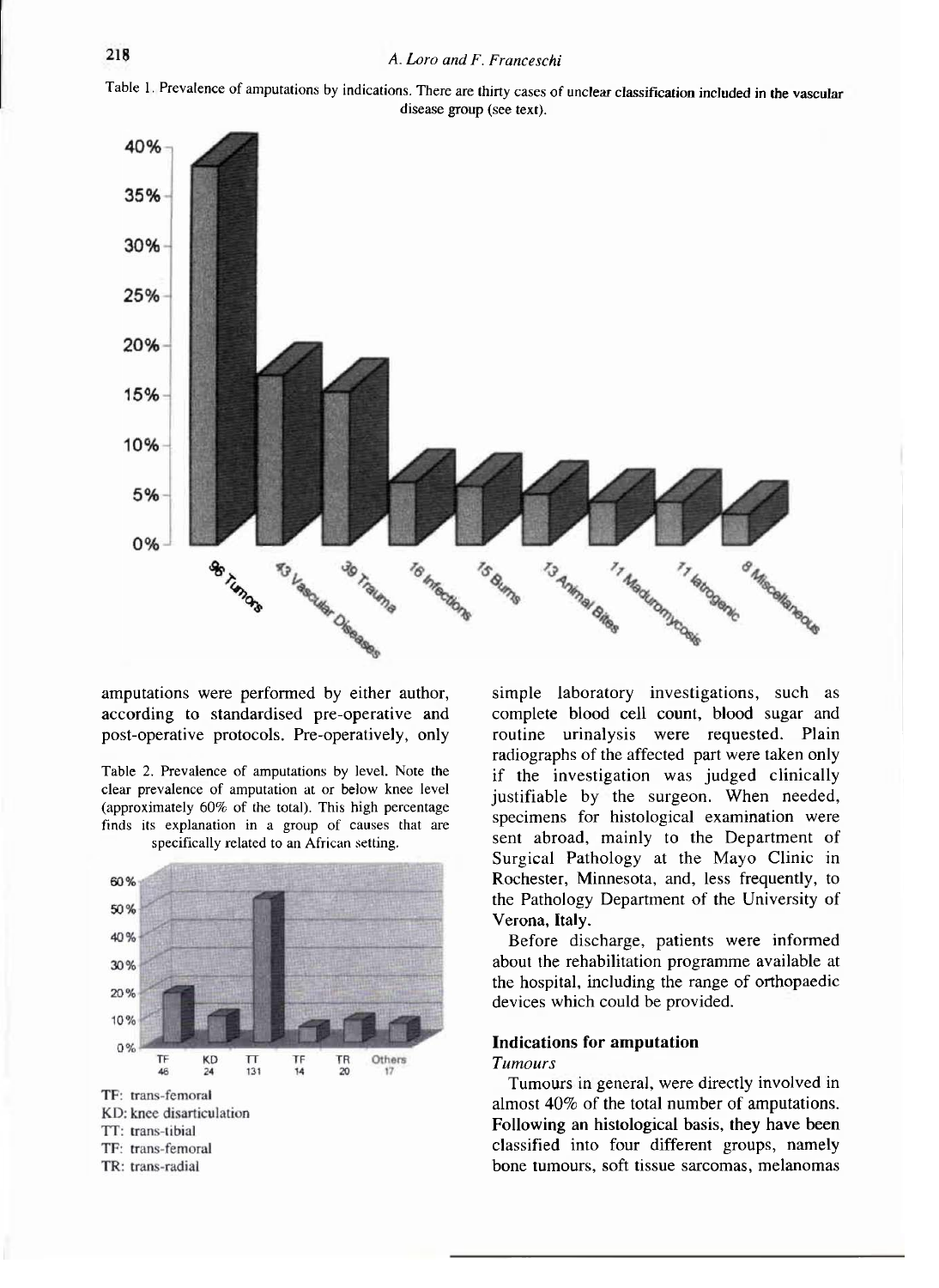and squamocellular carcinomas. There were 11 cases of malignant bone tumours (7 osteosarcomas, 2 giant cell tumours, 1 Ewing's tumour and 1 Burkitt's lymphoma). As expected, all patients were young, mostly in their second decade of life. All had reported late to hospital and, when seen, were showing clinical signs and radiological features of a malignancy in an advanced stage. Except for the child treated for Burkitt's lymphoma, the prognosis was grim for all of them.

Eight patients presented with soft tissue sarcomas (3 synovial sarcomas, 1 Kaposi's, 2 fibrous hystiocytoma, 1 leiomyosarcoma and 1 schwannoma) while five patients, all females aged more than 50 years, presented with longstanding foot melanomas (Fig. 1).

All the remaining patients belonging to the tumours group were diagnosed as having squamocellular carcinomas, a rather common cancer in Tanzania. As already reported (Amir et 1992; Lifeso *et al.,* 1990) the development of this cancer seems strictly related to longstanding ulcers, burn scars, leprotic ulcers (Awofeso, 1992) and chronic fistulae. All are regarded as predisposing factors to carcinomatous degeneration of the skin and, indeed, they were frequently recorded among the patients of this series. There were 58 males and 14 females, a male:female ratio of 4:1. Commonly, they were in their fifth or sixth decade of life when amputation was performed (mean age: 53 years).

All tumours, with the exception of three cases, involved the lower limb, particularly the distal



**Fig. 1. Pathological aspect of a deeply invasive melanoma involving the hindfoot of a 60-year-old woman. Note the blackening of the calcaneal tuberosity. Amputation was employed as a palliative act. Patient died within 4 months of amputation.** 



**Fig. 2. Extensive infrltration of the right tibia of a middleaged man, who presented with a cancerised skin ulcer dating back 10 years. A leg amputation was performed. As in similar cases the stump healed well; the bone appears to be normally structured and spared just a few centimetres proximally to the border of the lytic area. No reamputation or revision surgery was required for local relapse of the condition.** 

half of the leg or the ankle joint region, with no significant difference in relation to the side.

Most of the patients were farmers, illiterate, often living alone under difficult circumstances. All had a long past medical history; tumours were, on admission, at an advanced stage, often infiltrating the bones and, in almost 50% of the cases, already spread to the regional lymph nodes. Pulmonary metastases were recorded in a few patients.

Two prevalent radiographic patterns were observed.

The first one was that of bone infiltration. Roengtenographic pictures varied from minimal indentation of the cortex to multiple lytic areas with scalloped borders (Fig. 2), from extensive resorption, leading to pathological fracture, to complete bone disappearance as is typically seen in metastatic lesions (Fig. 3).

The second one was a picture of bone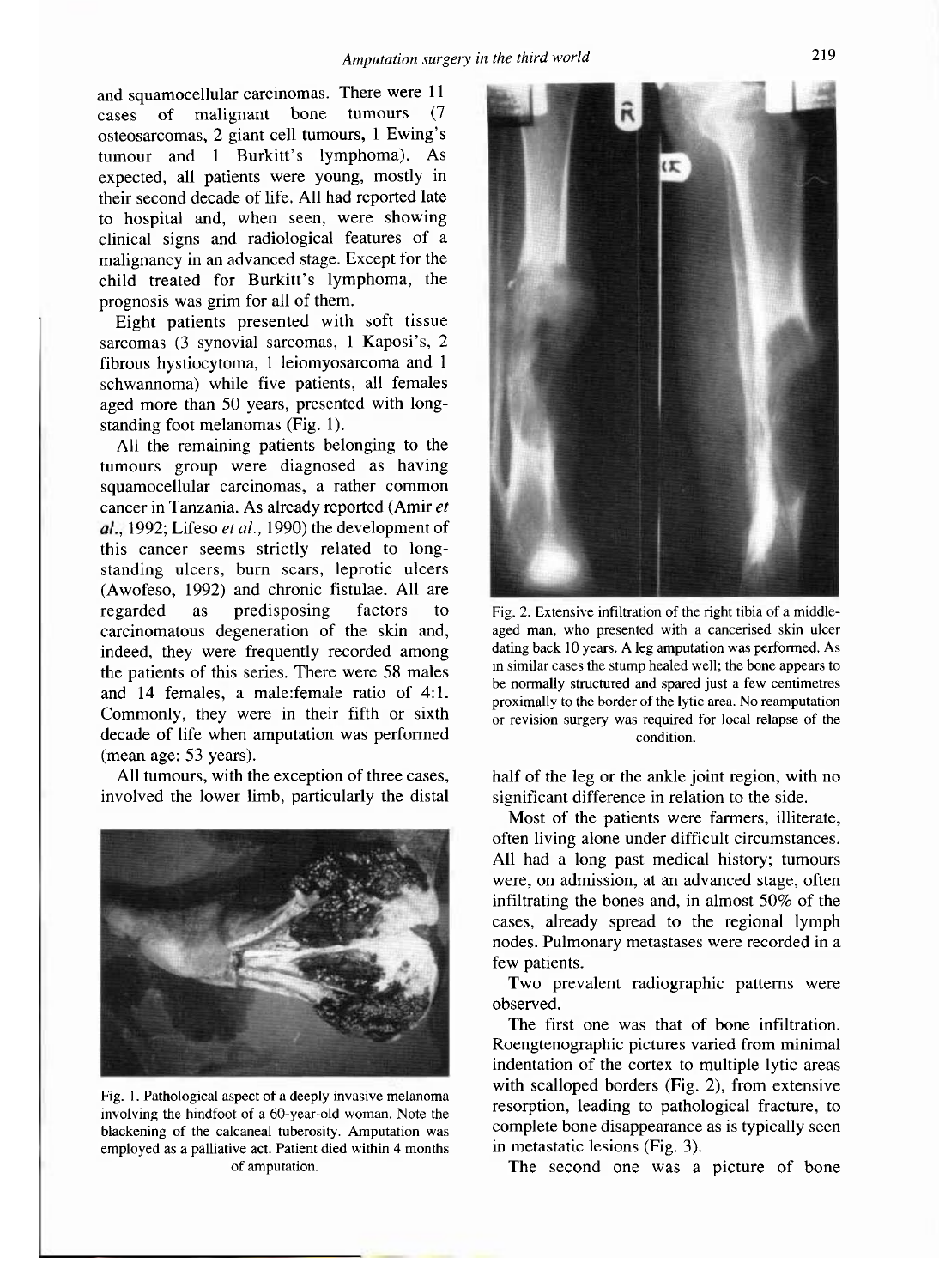

**Fig. 3. Extensive ulnar defect observed in a 45-year-old man having a squamocellular carcinoma of three years duration. Cancer developed in a scar, left by a burn which had occurred ten years earlier.** 

"irritation", as that seen in chronic periostitis. Radiographically, it appeared as an enlargement and deformity of both leg bones, particularly the fibula (Fig. 4). It was not uncommon to observe an involvement of the interosseous membrane, signalled by the presence of scattered, round calcifications; a picture of complete synotosis was seen in long-standing cases.

Post-operative examination of the amputated legs confirmed the radiographic findings. There were specimens characterised by extensive bone replacement by neoplastic tissue and cases where bone was spared, even if it was in close contact with the cancer. To the naked eye, at least, the cortex underlying the tumour was apparently intact.

No clear relationship was established between either bone reaction and any other parameter such as cause, site or length of the disease, sex, age, previous treatments and grade of tumour differentiation.

# *Vascular diseases*

This is a section that had to be revised and reorganised over the years, because of the uncertainty of classification of a rather important number of vasculopathies typically seen in an African context.

The assertion that classic atherosclerosis and diabetic vasculopathy are almost unknown to Africans (Rolfe, 1990) was confirmed by the authors' study, where only three amputations were performed for diabetic complications and all three patients were belonging to the Arab or Indian communities living in the region.

It was assumed, for a long time, that Buerger's disease was to be regarded as a rare cause of

amputation in African people. But, in order to cast light on several patients who described the clinical course seen in thromboangioitis obliterans, since mid-89, specimens for histological examination were taken in any case of gangrene of dubious aetiology. Surprisingly, out of ten specimens that were sent to the USA for diagnosis clarification, six showed features typical of thromboangioitis, whereas in the remaining four the findings of "vasclulitisphlebitis" were considered highly suggestive of it. Although only a few patients among them had a history of smoking, it should be kept in mind that in Dodoma region tobacco is widely chewed and/or sniffed.

All six patients with histologically proven Buerger's disease were males, four were older than 55 years, three were smokers and one, the youngest patient in this group (35 years), was also leprotic and the only one with upper limb involvement.



**Fig. 4. Radiographs of the left leg of a 63-year-old man, presenting with a skin cancer that developed in an ulccr spontaneously erupted three decades earlier. Note the fibular enlargement and deformity, coupled with a synostosis matching the involved leg segment. Usually complete synostosis is preceded by slow but progressive** 

**calcification of the interosseous membrane.**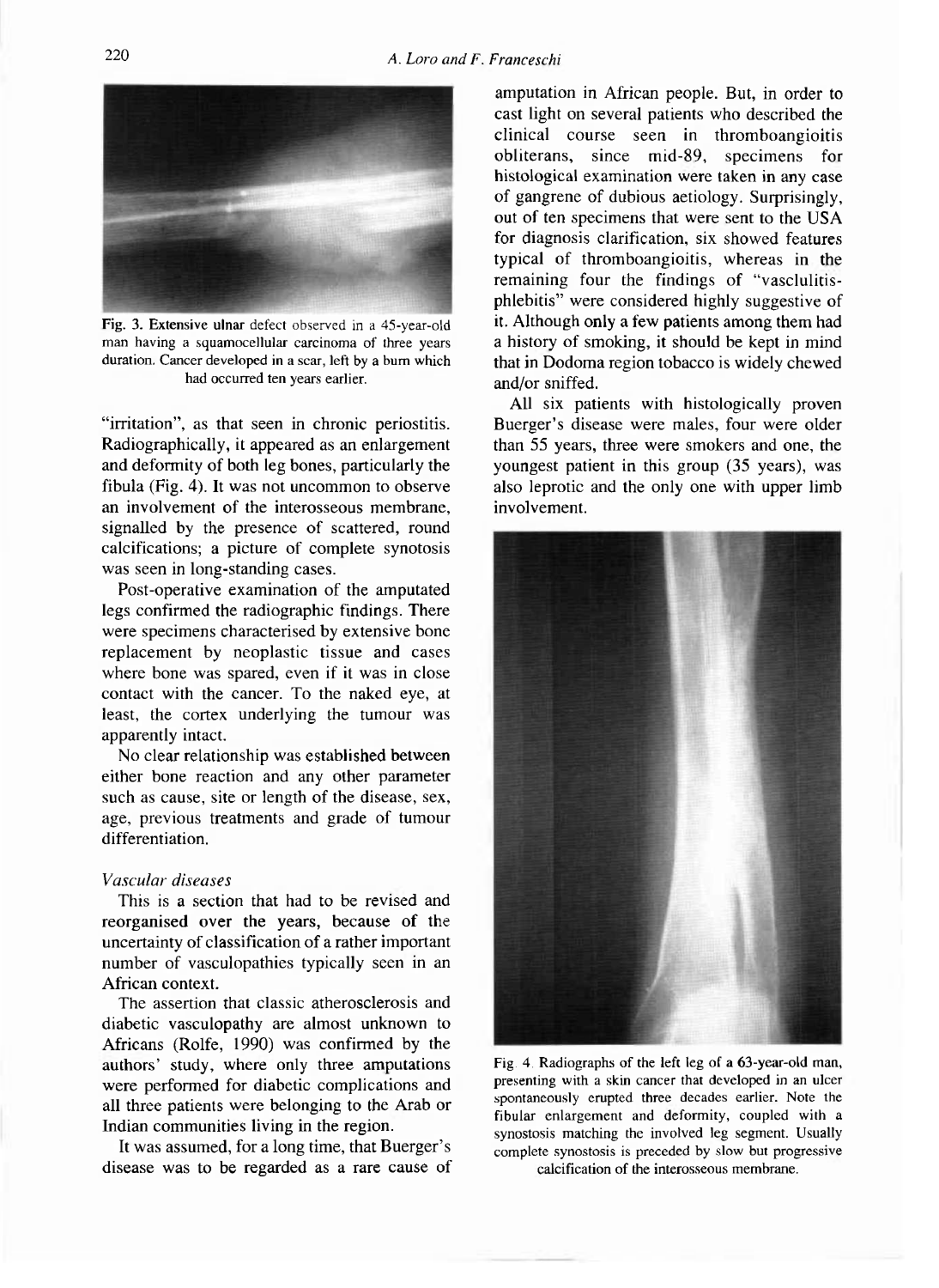Even the four patients with findings suggestive of Buerger's were all males, three were older than 60 years and only one was an active smoker.

Open questions and doubts remain when the most consistent group included in this section is addressed, because to date there is no histological evidence to support sure classification. However, on the grounds of prevalence of Buerger's disease, records of this group of thirty patients were reviewed and, retrospectively, it was possible to separate 15 cases of probable thromboangioitis obliterans, four involving the upper limbs.

On the other hand no useful clues were found for classification of five cases of foot gangrene observed in three children aged 2 years, 2 years and 6 months and 6 years, even if a coagulation disorder was postulated. Parents denied permission for autopsy examination in all the cases.

No explanation was found for ten patients and they were included into the general group of "idiopathic peripheral gangrene" or "gangrene of uaknown origin" (Barr *et al.,* 1972; Steiner and Hutt, 1972). Among them, one patient reported that his hand became necrotic after taking, three weeks earlier, a full course of chloroquine for a malaria attack, while two other patients reported a history quite similar to that described by Gelfand (1947). Furthermore in three cases histological examinations reported inconclusive findings, because the pathologist was unable to further classify the evident vasculitis or to explain the simple venous thrombosis.

# *Trauma*

Out of 39 amputations included in this group, 10 were due to casual accidents, 4 to injuries at work, and 17 were due to motor and train accidents.

Criminal actions were responsible for 8 amputations. Among them, six occurred during cattle rustling; five were caused by pangas or axes and one by a gun-shot. One alleged thief lost both upper limbs after a rope was tied around his arms and he was left helpless for several hours in the bush (amputations were performed seven days apart).

# *Infections*

Chronic osteomyelitis required lower limb

amputation in four patients; three of whom were children aged less than 15 years and all had been repeatedly operated on before reaching the authors' institution.

Five amputations were due to gas gangrene, all following an overlooked thorn prick injury; three to the muscles of the calf region and two to those of the forearm. All the interventions were performed as emergency procedures in rapidly evolving life-threatening conditions. Seven ablations were due to severe limb infections secondary to an inappropriately managed open injury. In six patients, all but one coming from other hospitals operating in the area, it was necessary to resort to an open type of amputation in order to eradicate the infection.

Interestingly one upper limb amputation was carried out for an extensive hand phlegmon following an improperly managed human bite that had occurred a few days earlier.

# *Burns*

Fire and epilepsy are considered together in this section grouping 15 amputations, mostly performed in young people and sometimes in infants.

In villages, the custom to place cooking fires at floor level predisposes to burns children who crawl or play inside or around the hut, especially when they are in custody of young sisters. Besides that, there seems to be a link between fire and epilepsy, considering the relatively high number of epileptic patients who got burnt when left alone. In this series, this link was recorded in six patients.

Although there is no satisfactory explanation for this common observation, it is suggested that fire, with its changing and flashing light, could trigger epileptic crises.

On admission, the burnt limbs were all in a condition of dry gangrene or mummification, with exposed bones and joints. Furthermore, more than half of the patients were showing additional scars from previous injuries in other regions of the body, while two of them had already lost one limb some years earlier.

# *Animal bites*

Wild animal bites were the cause of 13 amputations.

The bite of the puff adder, locally known with the name of "kifutu" (Maimu, 1982), whose venom has haemolytic properties, was the cause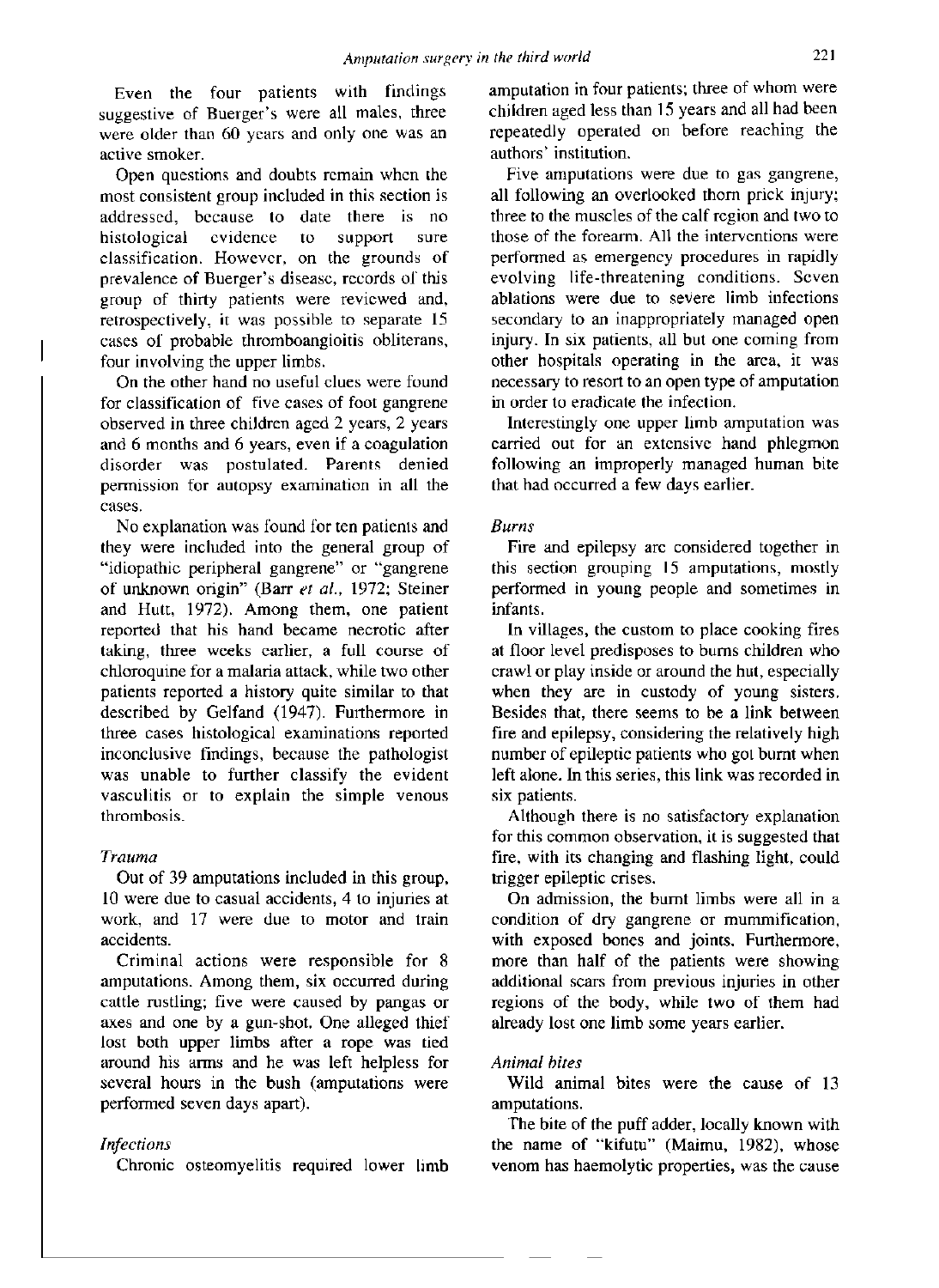

**Fig. 5. A young man, attacked by a rabid(?) hyena lost both hands. He was in a group of six people going home from work, at mid-day. Only one person was left unhurt. A few weeks later, another group of four women was attacked in the same area.** 

of 8 amputations, mostly involving the upper limbs of young farmers.

All patients were seen late; it has often proved impossible to identify and separate natural damage from that related to human action at the accident site. Severe maiming injuries, caused by hyena attacks and involving mainly the upper limbs, were seen in 5 patients in the series (Fig 5). Because of extensive mangling of bones and soft tissues, a radical solution had to be employed in all the cases. It is well known that the hyena is provided with extremely powerful jaws.

What still needs clarification is the assertion that only rabid beasts attack human beings, as is thought by indigenous people.

## *Iatrogenic causes*

This is a section which includes 11 amputations, all seen in children or young adults, occurring after polio surgery, fracture treatment or topical drug application on the feet.

Three lower limb amputations were performed in two polio patients a few days after an onestage surgical correction of severe hip and knee joint contractures, while four children lost one upper limb for vascular complications in the course of treatment of simple forearm fractures (Ofiaeli, 1991; Wilson, 1991). In three cases, the plaster was applied in the out-patient clinic by untrained staff, while in one case the immobilisation was applied at village level, by means of two wooden sticks held together with a home-made bandage.

Four cases of dry gangrene were observed in male patients who had been attending the services of local healers for pain and numbness. All reported that the foot gangrene became evident after the application of a liquid substance on fresh razor cuts. It is unclear whether the gangrene was really due to the drug itself of whether the patients, all active smokers, were suffering from Buerger's disease in its early phases.

#### *Maduromycosis*

This chronic fungal infection that almost exclusively involves the foot was managed by leg amputation in 11 patients. All cases were farmers, in their mid-age. This is a condition that, if left untreated for several years, may lead to collapse of the bony architecture of the foot and, consequently, to complete loss of function (Loro and Franceschi, 1998). Although a quite rare condition in this Region, 1 case per year, it must be kept in mind and suspected at an early stage. In later phases, the foot may become really useless and troublesome, and the patient himself may demand a radical solution. That happened in four cases in this series.

## *Miscellanea*

One amputation was due to a congenital cavernous lymphangioma seen in a child whose limb mass was 15kg.

Two ablations were done in new-borns for constriction band syndrome (Bourne and Klassen, 1987), while two were performed in children who presented with tibial total longitudinal deficiencies. According to the classification of Jones *et al.* (1978), one child had a type 1B and the other a type 2 deficiency.

Finally three amputations were carried out in two patients who were referred from an area stricken by an outbreak of meningococcal meningitis. They were showing the peripheral gangrene that is sometimes observed among the complications of purpura fulminans (Huang and Clarke, 1997) (Fig. 6).

## **Discussion**

This clinical study on amputation surgery in a developing country offers more than one area for discussion and for further research, mainly when data concerning specific fields of investigations are compared with those coming out from researches conducted in western countries.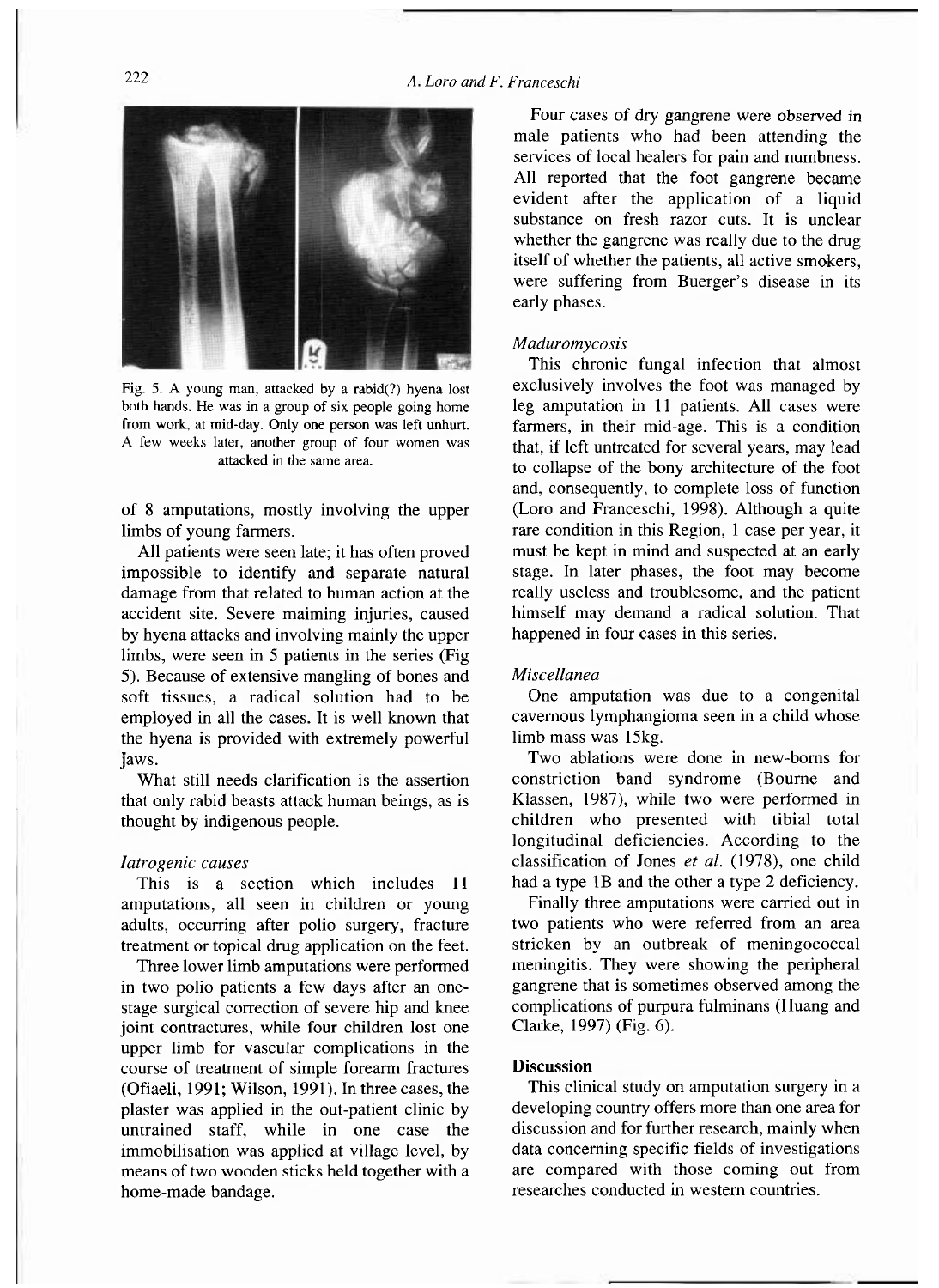

**Fig. 6. A 31-year-old man was sent to the Department from a nearby district where an epidemic of meningococcal meningitis was going on. As known, extensive tissue necrosis may be seen in case of purpura fulminans. Bilateral leg amputation was required in this case, followed, later on. by multiple skin grafts. Patient survived and, a few months later, he was supplied with bilateral patellar-tendon-bearing prosthesis.** 

There are striking differences if consideration is given to specific parameters such as aetiology, age, availability of diagnostic tools and treatment options.

First of all, this study has confirmed the findings reported by other authors (Amir *et al.,*  1992), of the high prevalence of the squamocellular carcinoma, a cancer responsible for almost 30% of the total number of the reviewed amputations. There seems to be an attitude to overlook this tumour, probably because of the slow progress of the disease allowing farmers to conduct an acceptable quality of life for several years. It was quite unusual to take care of patients affected by cancer in early stages.

It is wrong to consider a chronic leg "ulcer" as a benign lesion; this tumour has to be regarded as a dangerous and debilitating neoplasm, able to spread to regional lymph nodes (more than 50% in this series) or to distant organs such as liver or lungs.

As for other malignancies, amputation was sometimes prompted by a mixture of palliative purposes and humanitarian reasons. Treating malignancies in peripheral hospitals in developing countries often presents a diagnostic task which is not balanced by available curative options.

Prevention, early diagnosis and, when possible, prompt referral should be given a decisive push, particularly in rural areas, where it is easier for skin lesions to occur and where the great majority of the population live.

Analysis of the data showed that people living in rural areas were more prone to get diseases or to sustain traumatic injuries responsible for amputation, with greater exposure to snake bites, to skin ulcers and to fungal infections. Moreover villages in rural zones are usually poorly served by public transport, so referring patients to qualified health institutions may become really difficult.

The authors' experience suggests that particular attention should be directed to lesions due to thorn pricks, to burn scars, to leprotic ulcers and to chronic sinuses. It is interesting to note that several patients admitted that the ulcer erupted in an area where, some decades earlier, a thorn prick had occurred.

Once more this research has shown that diabetes is rarely responsible for gangrene in African people perhaps because of diet (Rolfe, 1990).

On the other hand the collected data indicate that the prevalence of Buerger's disease deserves to be redefined in further studies. One may suppose that several cases diagnosed in the past as idiopathic gangrene could have been classified as thromboangioitis obliterans by a trained pathologist.

Under the general term of peripheral vascular diseases there are cases that for the time being will be included into the idiopathic gangrene group. Proper classification needs a diagnostic armamentarium which is still beyond the limited resources available to regional or district hospitals.

Clearly there is a need for different diagnostic categories, because diseases that are accounting for 90% of the total number of amputations in western countries are barely observed in epidemiological studies conducted in African regions.

## **REFERENCES**

- **AmIR H, KWESIGABO G, HIRJI K (1992) . Comparative study of superficial cancer in Tanzania.** *East Afr Med J*  **6 9 . 88-93 .**
- **AWOFESO N (1992) , Neoplastic transformation of chronic ulcers in leprosy.** *Trop Doc* **22, 120 .**
- BARR RD, ROY AD, MILLER JRM (1972). Idiopathic **gangrene in African ad***u***lts.** *Br Med J* **4 November, 273-274 .**